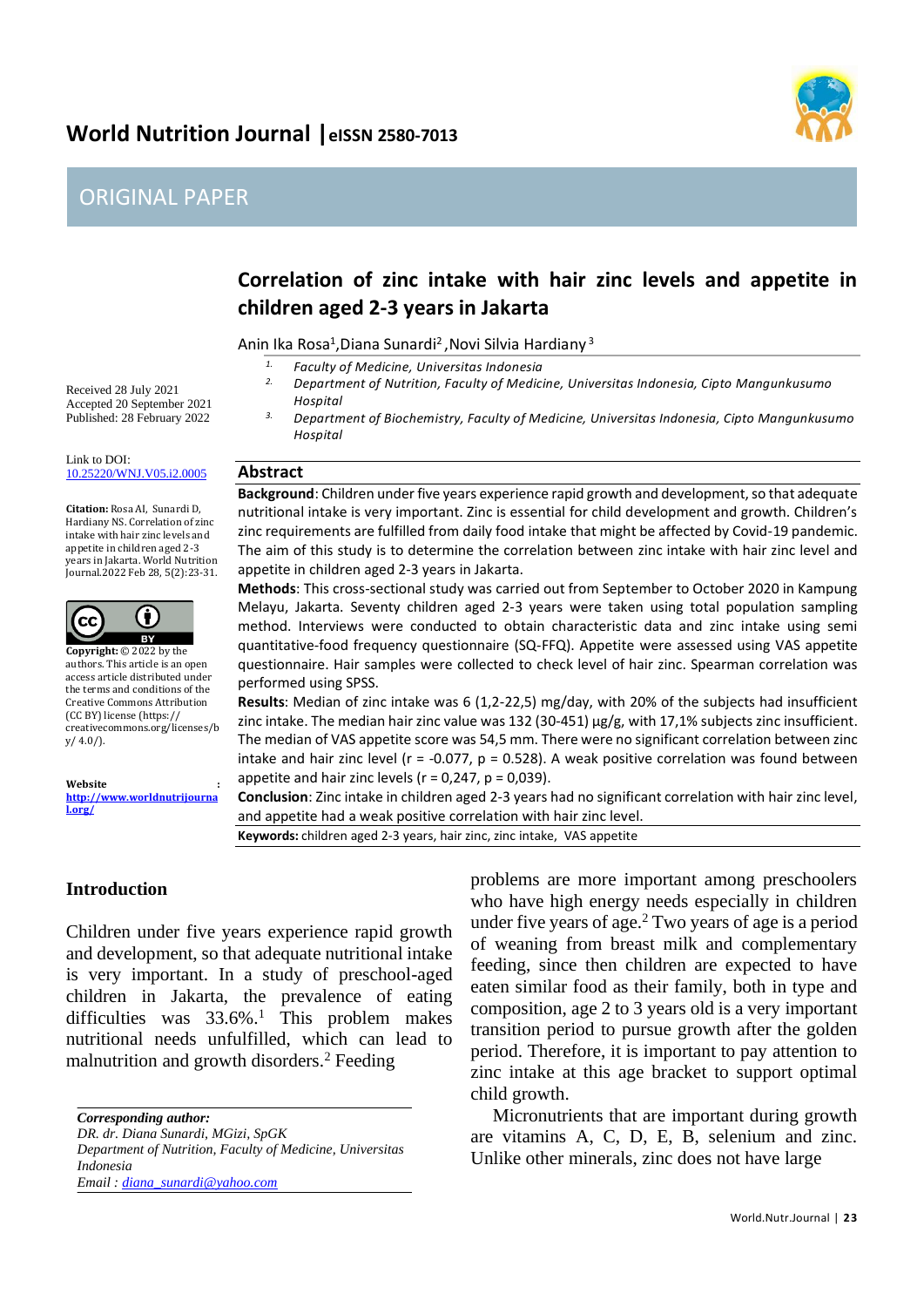storage that can keep or release zinc according to variations in food intake, therefore adequacy of zinc is important. Research by Chao et al. 3 showed that zinc supplementation in malnourished children could increase appetite and growth.

The global prevalence of zinc deficiency is 31% with a range of 4% to 73%. The highest prevalence is found in Southeast and South Asia (34%-73%).<sup>4</sup> Zinc deficiency is more likely to occur during childhood, when daily zinc requirements are higher. Zinc deficiency can cause loss of appetite, which can have an impact on nutritional status and growth. Hair zinc levels can describe chronic zinc status, is more stable and is not affected by rapid fluctuations from diurnal and dietary variations, and is also more suitable for use in children because it is less invasive than plasma or serum zinc.

Hair zinc examination is a marker that can show a person's zinc status. The concentration of zinc in hair is the second largest concentration after zinc in teeth, which is 200 mg/kg by weight. The zinc concentration in hair is more stable and is not affected by rapid fluctuations associated with diurnal variations, diet, etc. Another advantage is that there is no trauma due to the sampling, it does not require preservatives or a certain temperature.<sup>5</sup>

The body needs more zinc during periods of rapid growth such as pregnancy, infancy, childhood and adolescence. The need for zinc for Indonesian children varies according to their age. At the age of 1-3 years, the need is  $3 \text{ mg/day}$ .<sup>6</sup> Foods rich in zinc are seafood, meat, whole grains, nuts, and dairy products. The difference between zinc intake and absorption must be considered, because even if zinc intake is adequate, levels of inhibitors (fiber and phytate) in the diet can prevent zinc from being absorbed adequately.<sup>7</sup>

Visual analog scale (VAS) questionnaire is widely used in nutrition research to assess appetite and food intake. VAS is correlated with energy intake, and can predict eating motivation in subjects who eat a normal diet in a normal environment.<sup>8</sup> Several studies have used the VAS in children and adolescents to assess hunger and satiety.<sup>9</sup> Subjects were asked to answer questions by marking on a 100 mm line with the left end meaning "not at all" and the right end meaning "extremely". Variations of

VAS are in the form of 10-point Likert scale, bipolar and unipolar scale, 150 mm horizontal line, and 7 point scale with qualitative labels at the same distance. However, a 100 mm horizontal line without markings except for labels at both ends is the most widely used form of VAS.<sup>9</sup> Several studies of appetite in children had used VAS with assessment by parents. Research conducted in the Philippines and Taiwan used VAS questionnaire for parents to assess their child's appetite.<sup>10,11</sup> The VAS is filled at set times, usually just before and after one feeding episode and periodically at intervals between meals (usually 1 hour). In this study, VAS is filled one time by subject's parent/caregiver expressing current time child's appetite.

Covid-19 pandemics has altered many aspect of the society including the eating habits that has impacts on children' nutritional status. In long term, this will lead to altered zinc status and it's function. The aim of this study is to determine the correlation between zinc intake with hair zinc level and appetite in children aged 2-3 years in Jakarta.

### **Methods**

This cross-sectional study design was carried out during the Covid-19 pandemic, from September to October 2020 in Kampung Melayu Sub-district, East Jakarta. Location of the study was chosen because it was the only limited resources that provided permission to do data collection due to Covid-19 pandemic.

# *Subjects*

The subjects of this study were apparently healthy children aged 2-3 years old, with permission to participate in the study from their parents. Subject selection was carried out by total population sampling. The subject's parents or guardians were explained about the purpose, benefits and examinations that would be taken. Parents who agreed to take part in this study signed the consent form. Children with acute and chronic infection, severe malnutrition, liver disorders, malabsorption syndrome, congenital diseases, and hair length didn't sufficient for sampling were excluded from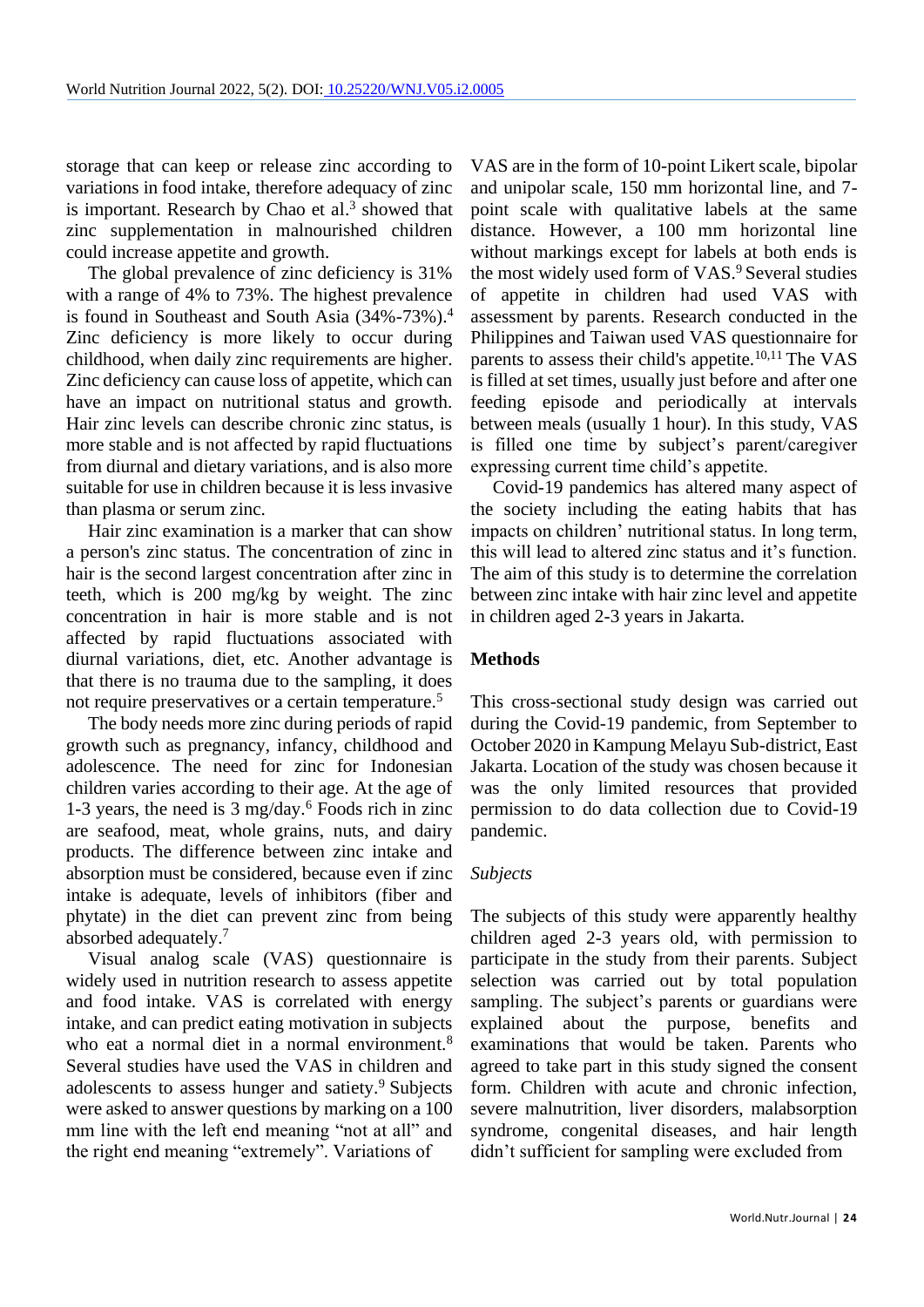the study. Total 70 samples were met the criteria for this study and furthered analyzed.

### *Characteristic Data*

Data on subjects' characteristics include: age, gender, maternal education, family income, income during pandemic, and the impact of the pandemic on children's food were collected from interviews. Maternal education was categorized into high (high school education and above) and low (below high school education). Family income was categorized based on minimum wage (UMP) DKI Jakarta 2020 (Rp. 4.276.350) to be more or equal to the UMP and less than the UMP.

# *Zinc intake, anthropometric measurement, and appetite assessment*

Assessment of food intake was taken using a semi quantitative questionnaire (SQ-FFQ) to determine the subjects' zinc intake. Interviews were conducted using a food photo book. Anthropometric measurement taken were body weight and height. Subjects' body weight was measured using SECA digital scale, with accuracy 0,1 kg. Subject's height was measured using a SECA stadiometer with accuracy 0,1 cm. Each measurement was taken twice and the average value was calculated. Nutritional status was determined based on the WHO growth chart Z-score weight/height. Appetite was assessed by using Visual Analog Scale (VAS) which have 3 questions with extreme value in each side of the 100 mm line. The questions were asked to the parents or guardian of the subjects.

#### *Laboratory examination*

Hair samples were collected to check the level of hair zinc. The hair zinc test was conducted in collaboration with Prodia Laboratory. Hair sample was taken in the Kampung Melayu Sub-district office by laboratory staff. The number of hair 10-15 strands and taken at 5 different places, was cut as close as possible to the hair roots, taken 2.5 cm from the closest to the base of the hair and the rest

discarded. Then the hair samples were taken to Prodia laboratory for analysis. Examination of hair zinc levels using the Atomic Absorption Spectrophotometry (AAS) method using Agilent Inductively Coupled Plasma-Mass Spectrometry (ICP-MS) 7700 series.

### *Data analysis*

Data were analyzed using SPSS version 20.0. Normality of the data distribution was determined by Kolmogorov Smirnof test. Data distribution was considered normal when p value  $\geq 0.05$ . Data are presented in the form of mean  $\pm$  standard deviation (SD) if normally distributed ( $p \ge 0.05$ ), and in the form of median (minimum-maximum) if not normally distributed ( $p < 0.05$ ). Categorical data were presented in the form of frequency distribution (n,%). Continuous data were presented in the form of median (minimum-maximum). The correlation between two variables was analyzed using the Pearson correlation test if the data distribution was normal, or the Spearman Rank correlation test if the data distribution was not normal. The possible range of values for the correlation coefficient (r) is -1 to 1. A correlation of -1 indicates a perfect negative correlation, and a correlation of 1 indicates a perfect positive correlation. Value 0,8 to 1 indicate very strong correlation, 0,6 to 0,8 indicate strong correlation, 0,4 to 0,6 indicate moderate correlation, 0.2 to 0.4 indicate weak correlation, and  $\langle 0.2 \rangle$ indicate very weak correlation. If the correlation coefficient is greater than zero, it is a positive relationship. Conversely, if the value is less than zero, it is a negative relationship. The correlations were considered significant if the p value  $< 0.05$ . Nutrisurvey 2007 was used to perform analysis of zinc intake.

#### **Results**

From 70 subjects, the median age was 30 (24-36) months. The majority of subjects had normal nutritional status and family income below UMP DKI Jakarta. Data on subjects' characteristics can be seen in **Table 1.**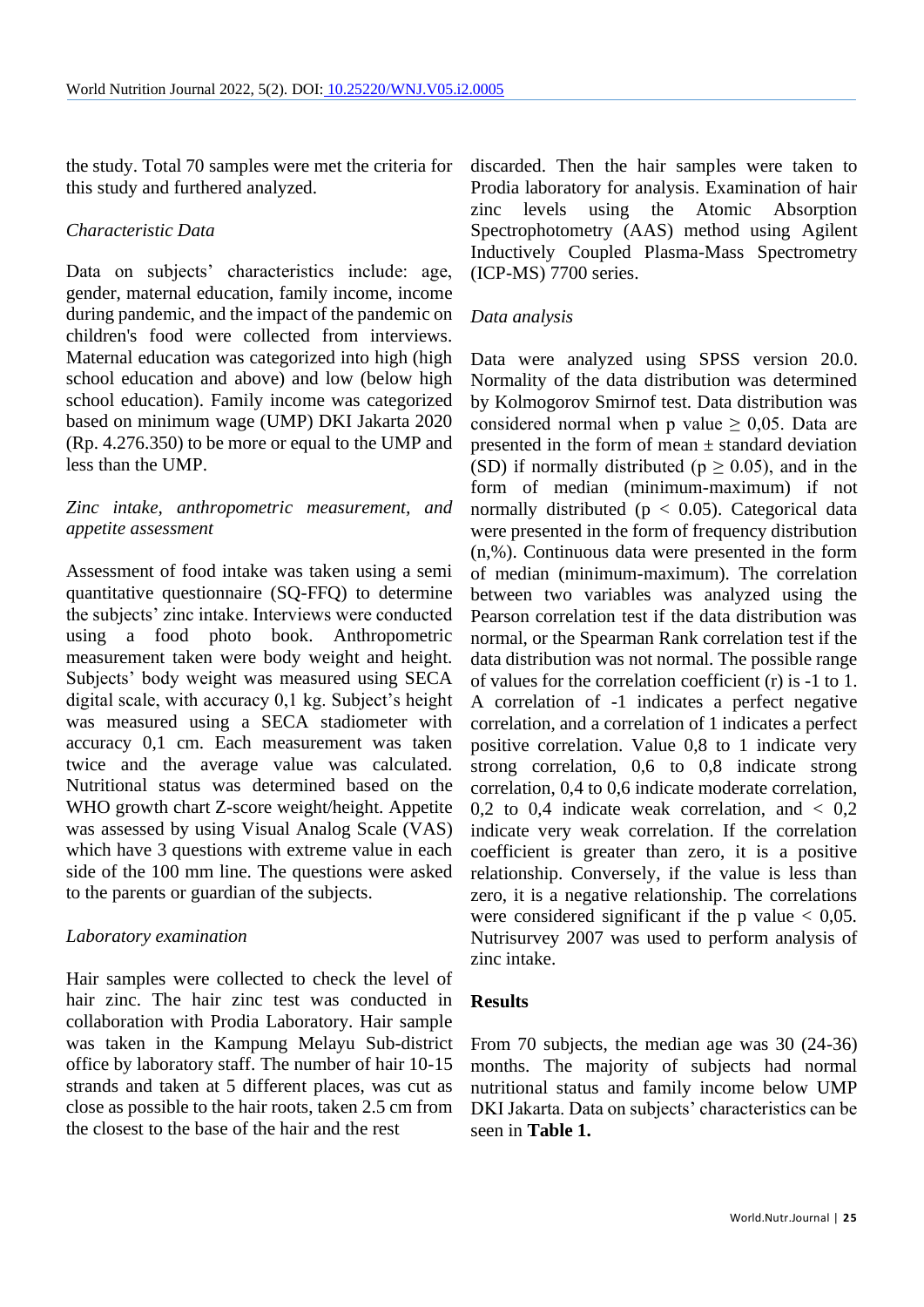| Characteristics                           | Mean/Median Value  | Results $(n=70)$ |
|-------------------------------------------|--------------------|------------------|
| Age (months)                              | $30(24-36)*$       |                  |
| Gender, $n$ $(\%)$                        |                    |                  |
| Male                                      |                    | 30 (42.9)        |
| Female                                    |                    | 40(57.1)         |
| Nutritional status, $n$ (%)               |                    |                  |
| Severely wasted                           |                    |                  |
| Wasted                                    |                    | 5(7,1)           |
| Normal                                    |                    | 63 (90)          |
| Overweight                                |                    | 1(1,4)           |
| Obese                                     |                    | 1(1,4)           |
| Mother' education, $n$ (%)                |                    |                  |
| Low                                       |                    | 27 (38.6)        |
| High                                      |                    | 43 (61.4)        |
| Family income, $n$ (%)                    |                    |                  |
| $<$ UMP                                   |                    | 50 (71,4)        |
| $\geq$ UMP                                |                    | 20 (28,6)        |
| In this                                   |                    |                  |
| Zinc intake, $n$ $(\%)$                   | $6(1,2-22,5)*$     |                  |
| Insufficient                              |                    | 14(20)           |
| Sufficient                                |                    | 56 (80)          |
| VAS appetite score                        | $54.8 \pm 20.5$ ** |                  |
| Income during pandemic, $n$ $(\%)$        |                    |                  |
| Decreased                                 |                    | 53 (75,7)        |
| Same as before                            |                    | 15(21,4)         |
| Impact of the pandemic on children's      |                    |                  |
| food, $n$ $\left(\frac{9}{6}\right)$      |                    |                  |
| Changed                                   |                    | 23 (32,9)        |
| Same as before                            |                    | 45 (64,3)        |
| Number of children in the family, $n$ (%) |                    |                  |
| One                                       |                    | 16(22.9)         |
| Two                                       |                    | 30(42.9)         |
| Three or more                             |                    | 24 (34.3)        |
| Hair zinc level, $n$ $(\%)$               | 132 (30-451)*      |                  |
| Insufficient                              |                    | 12(17,1)         |
| Sufficient                                |                    | 58 (82,9)        |

# **Table 1.** Subjects' characteristics

\* Median (min-max)

\*\* Mean ±SD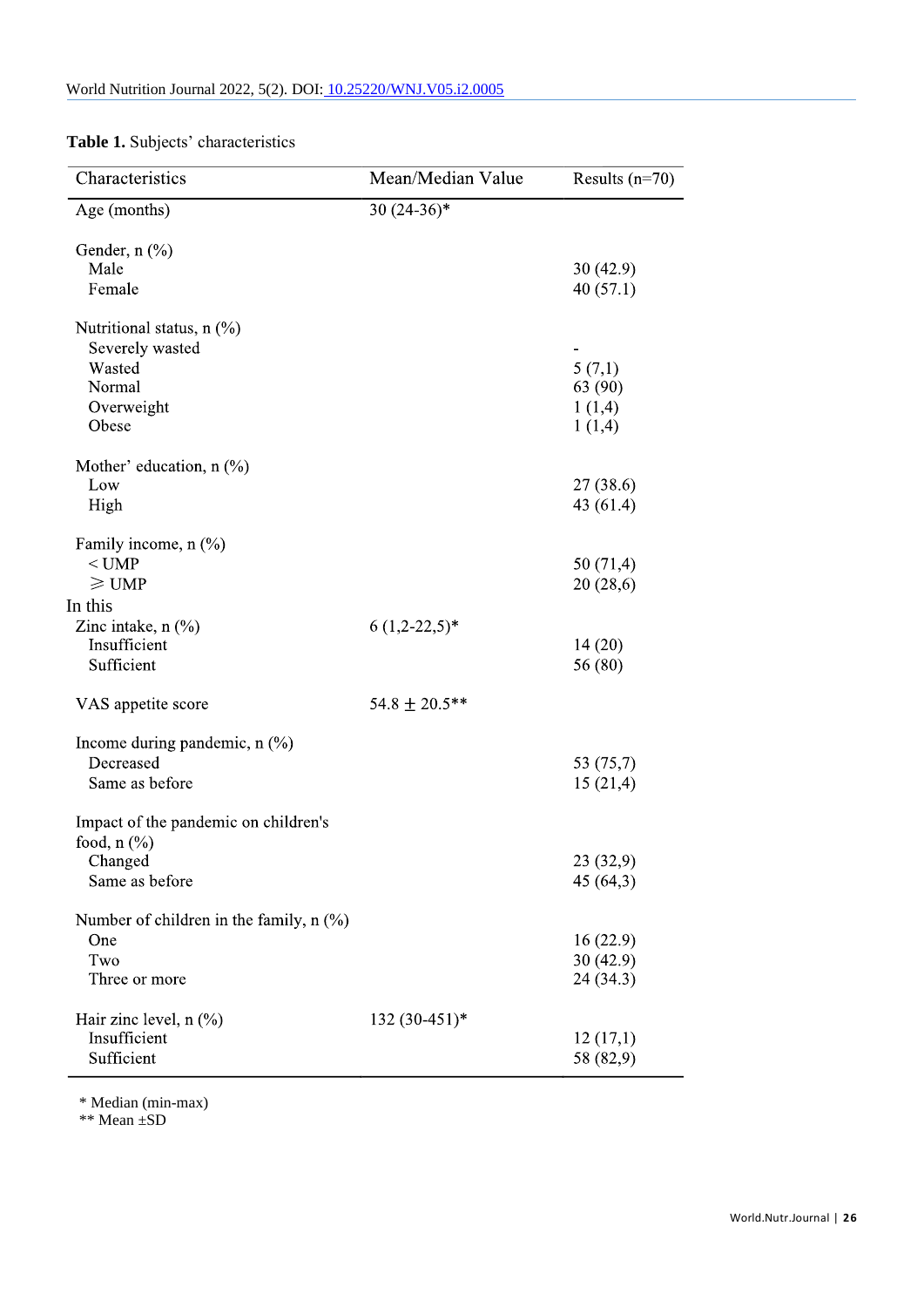| <b>Table 2.</b> Correlation of zinc intake and VAS appetite |  |
|-------------------------------------------------------------|--|
| score with hair zinc level                                  |  |

| Correlation test | Hair zinc level $\mu$ g/g |          |
|------------------|---------------------------|----------|
|                  |                           |          |
| Zinc intake      | $-0.077$                  | 0.528    |
| VAS appetite     | 0.247                     | $0.039*$ |

\* statistically significant

In this study, the median value of zinc intake was 6 (1,2-22,5) mg/day. Compared to Indonesia RDA 2019 adequacy, it was found that 20% of the subjects had insufficient zinc intake. The results can be seen in **Table 1**. The median (minimum-maximum) hair zinc value was 132 (30-451)  $\mu$ g/g. Compared to the cut off value of normal hair zinc level ( $\geq 80 \mu g/g$ ), there were 17,1% subjects with insufficient hair zinc value. The adequacy of hair zinc can be seen in Table 1. The mean  $\pm$  SD for VAS appetite assessment by the parents was  $54.8 \pm 20.5$  mm.

The correlation between zinc intake and VAS appetite with hair zinc levels can be seen in **Table 2**. There was not significant very weak negative correlation between zinc intake and hair zinc levels  $(r = -0.077, p = 0.528)$ . There was a weak positive correlation between VAS appetite and hair zinc levels ( $r = 0,247$ ,  $p = 0,039$ ).

#### **Discussion**

In this study, majority of subjects had adequate zinc intake, 20% of subjects had insufficient zinc intake. The median intake of zinc was 6 (1.2-22.5) mg, this result was not much different from the study on children under five in Semarang who got an average zinc intake of  $5.2 \pm 2.5$  mg with 29.5% insufficient intake.<sup>12</sup> Although intake of zinc was adequate, children are still considered as an age group at high risk for zinc deficiency, because the important role of zinc in cell division and protein synthesis is very much needed during the growth period. Indonesia RDA 2019 stated that 3 mg/day is sufficient for children aged 1-3 years with notes that it comes from sources with high and moderate bioavailability.<sup>6</sup> Zinc with high bioavailability is found in "expensive foods" such as fish and meat. The RDA of zinc for

Southeast Asia should be considered regarding bioavailability of the diet compared to the western diet, Asians generally tend to consume less animal products and more plant products that are rich in phytate.<sup>13</sup> Approximately 17.3% of the world's population is at risk of zinc deficiency which can be absorbed, with the highest risk in countries in Southeast and South Asia.<sup>14</sup> It was found that  $82.9\%$ had adequate hair zinc levels and median hair zinc value was 132 (30-451)  $\mu$ g/g. The median is similar to the mean hair zinc value in the Brazilian study by Beinner et al.<sup>15</sup> Beinner got an average hair zinc level  $134.3 \pm 110.3 \,\mu$ g/g.

This study showed there was not significant very weak negative correlation between zinc intake and hair zinc levels ( $r = -0.077$ ,  $p = 0.528$ ). This result is similar to the study of Beinner et al. <sup>15</sup> which found that there was no correlation between zinc intake and hair zinc level in Brazilian children. This result is different from the results of the study by Siahaan which obtained a strong and significant correlation with  $(r = 0.707, p = 0.000)$ , but the study was conducted on a population of children with autism.<sup>16</sup> Another study in children in Brazil concluded that the physiological signs of zinc depletion are described with diverse biochemical functions rather than with specific functions, which makes it difficult to recognize zinc biomarkers. Prolonged and severe decrease in zinc intake can significantly reduce zinc stores in the body. $17,18$  Chronic zinc deficiency can be best assessed by examining hair zinc levels.<sup>15</sup> It was also found in this study that adequate zinc intake had higher mean of hair zinc levels  $(169.93\pm112.009)$  compared to the group with inadequate zinc intake  $(137.07 \pm 79.11)$ , but this increase was not significant **(Table 3).** This result is also similar with Beinner's study where in the increased zinc consumption group, the average hair zinc level also increased, but this increase was also not significant. There was a weak positive correlation between VAS appetite and hair zinc levels ( $r = 0.247$ ,  $p = 0.039$ ). This indicates with adequate zinc status, children appetite tend to be good, and the otherwise. This is similar to the study of Daniels et al. <sup>19</sup> which obtain that increased food fussiness score or lack of appetite may result in decrease zinc concentration, or increase in zinc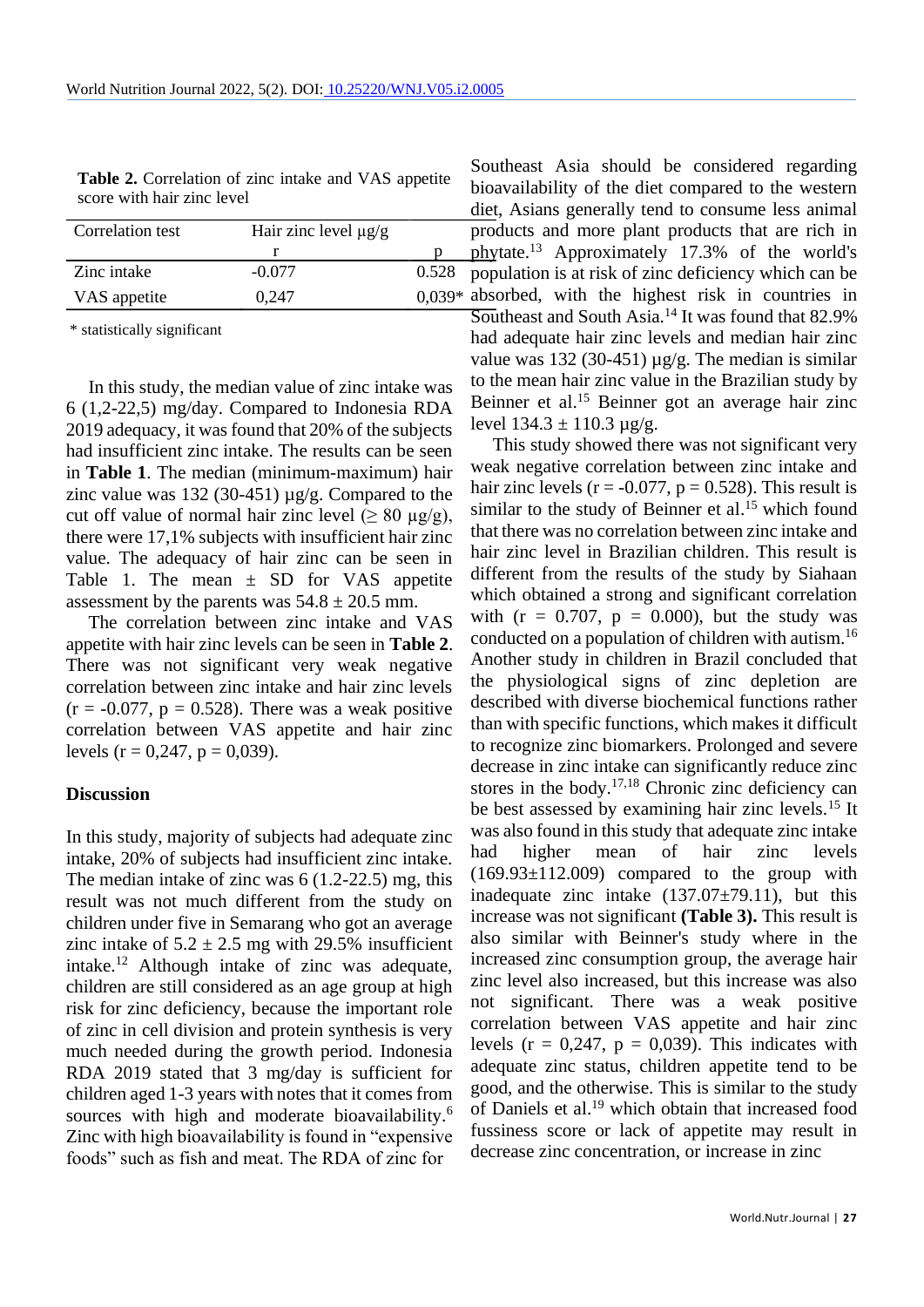| Variable           | $n=70$ | Hair zinc level $\mu$ g/g<br>(mean $\pm$ SD) | p                    |
|--------------------|--------|----------------------------------------------|----------------------|
| Zinc intake        |        |                                              |                      |
| Insufficient       | 14     | $137,07 \pm 79,11$                           | $0,45$ <sup>mw</sup> |
| Sufficient         | 56     | $169,93 \pm 112,009$                         |                      |
| VAS appetite       |        |                                              |                      |
| Poor $(\leq 40)$   | 11     | $124.36 \pm 66.22$                           |                      |
| Acceptable (40-70) | 39     | $147.38 \pm 101.025$                         | $0,049~^{\rm kw}$    |
| Good $(> 70)$      | 20     | $215.95 \pm 119.167$                         |                      |
|                    |        |                                              |                      |

**Table 3**. Average hair zinc levels based on categorized variable

mw= Mann Whitney, kw=Kruskal

concentration could result in a lower food fussiness score or bigger appetite.

Zinc is required for the metabolic activity of 300 enzymes of the body, and is essential for cell division and the synthesis of DNA and proteins. This enzyme is involved with the metabolism of proteins, carbohydrates, and fats. Zinc is also important for wound healing, taste acuity, tissue growth and maintenance, immune system function, prostaglandin production, bone mineralization, thyroid function, blood clotting, cognitive function.<sup>7</sup> Hence when zinc needs are not met, it will affect optimal child growth and development. Therefore, this study took subjects aged 2 to 3 years old because this period is an important transition period from children eating complimentary food to family food, and optimal time to catch up growth after the golden period, where if there is insufficient nutrients such as zinc, it can be quickly resolved. Based on Indonesian RDA, the recommendation of zinc consumption in children aged 2-3 years is 3 mg/day.<sup>6</sup> Hopefully zinc needs can be fulfilled from variety of foods that are rich in zinc. Food rich in zinc include seafood, meat, whole grains, nuts, and dairy products. Most developing countries had children lack the intake of foods rich in easily absorbed zinc, such as liver, red meat, poultry, and seafood. The difference between zinc intake and absorption must be considered, because even if zinc intake is adequate, levels of inhibitors (fiber and phytate) in the diet can prevent zinc from being

absorbed adequately. Traditional staple foods, such as cereals, and legumes contain zinc, but the presence of phytates, fiber, and lignin reduces their bioavailability. These substances form insoluble complexes with zinc and prevent its absorption.<sup>7</sup> Although the median of zinc intake of subjects in this study (6 mg/day) was higher than the recommendation in Indonesian RDA, however 20% of the subjects did not have sufficient zinc intake. Continuous lack of zinc intake will cause decrease in the body's zinc reserves. A study by Jackson et al. <sup>20</sup> on experimental animals, found zinc loss was not similar in all tissues. Hair, skin, heart and muscle zinc levels remained constant, while plasma, liver, bone zinc levels fell significantly. It is interesting that hair zinc concentrations did not change in this experimental animal study. Hair zinc levels are expected to change with marginal intake over the long term but not with severe depletion as studied in these experimental animals. $^{20}$ 

Questionnaire of VAS was filled in by the subject's parents by marking with a vertical sign on a 100 mm horizontal line based on how they currently feel about the child's appetite with consideration that the extreme labels at both ends were the least hungry and the most hungry the child had experienced so far. In this study, mean of VAS score was 54,5 mm. When compared to the cut off from El Sayed Ahmad et al. <sup>21</sup> study in pediatric patients of tonsillotomy which categorized between 40 and 70 mm as "acceptable appetite", the mean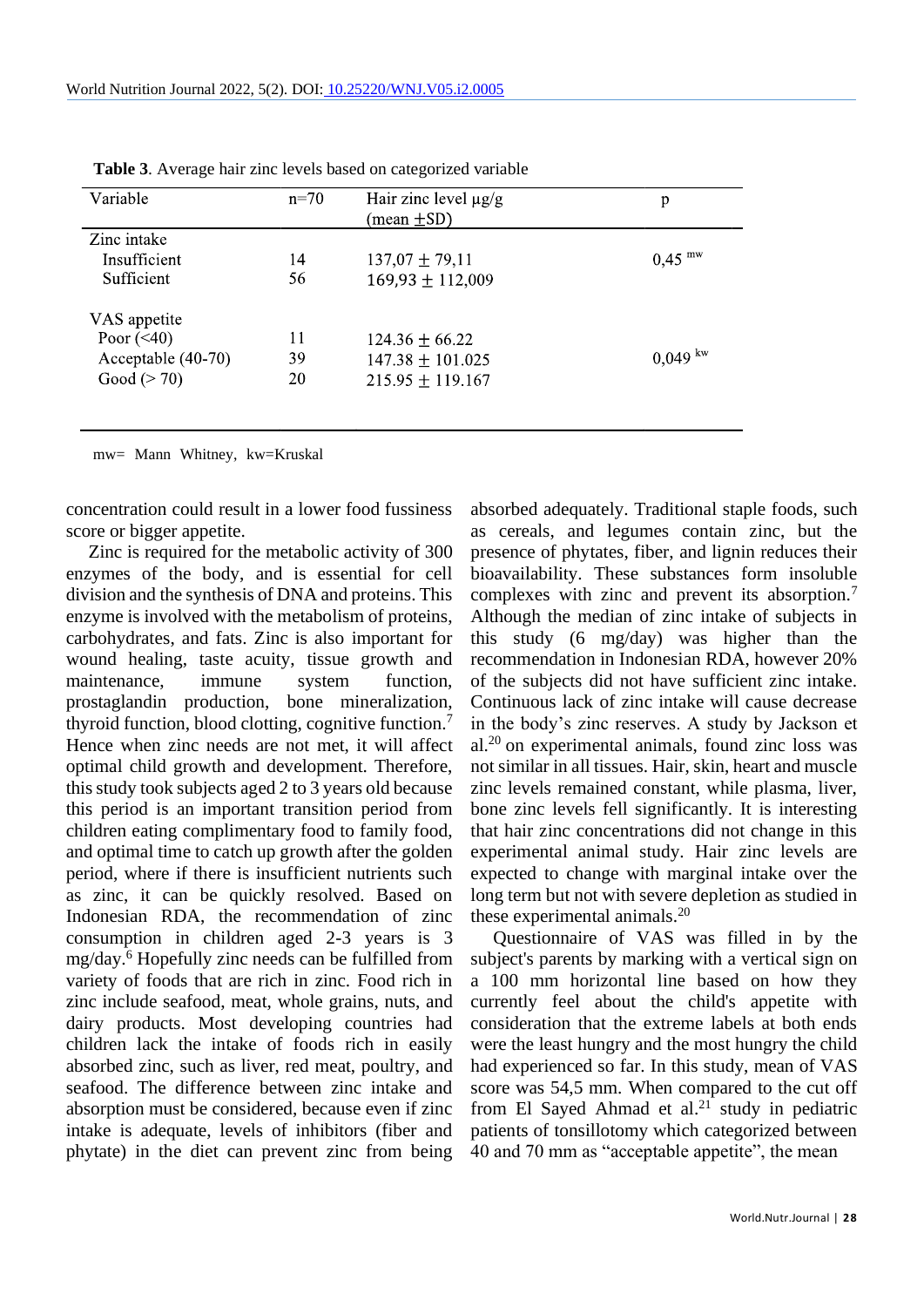VAS score of this study can be said to be "acceptable appetite". The plausible mechanism for correlation between appetite score and hair zinc status as showed in Daniels et al. <sup>19</sup> study if toddler is lack of appetite or food fussy, then they may eat fewer foods that are high in zinc, and zinc status could decreased. However, there is also evidence for the opposite pathway from low zinc status to decrease appetite. Lower zinc status can result in impaired taste acuity in children<sup>22,23,24</sup>, which may result in lower appetite.<sup>25</sup>

Zinc plays a role in activating areas of the brain that receive and process information from taste and smell sensors. So that zinc levels affect taste, taste preferences and increase taste sharpness.<sup>26</sup> Research shows that zinc can increase appetite, energy intake and increase fat-free mass. $2^{7}$  Zinc can increase calorie intake because it can increase children's appetite.<sup>28</sup> Research conducted animal studies have shown that oral zinc administration rapidly stimulates food intake during early-stage zinc deficiency without decreasing plasma and tissue zinc concentrations. Zinc supplementation increases appetite and weight in children with poor appetite and growth failure due to unspecified causes. In a study of zinc supplementation in malnourished children conducted in Taiwan, it was found that the effect of increasing appetite was significantly better in children whose initial zinc level was low.<sup>3</sup> Other studies have shown that zinc supplementation can increase appetite and caloric intake in children aged 2-6 years.<sup>28</sup> Zinc also stimulates the growth and function of taste buds on the tongue, thereby affecting appetite.29,30 Zinc is a component of gustin, an important protein involved in sharpness of taste.<sup>8</sup>

There were some limitation of this study. It was carried out during the Covid-19 pandemic, thus limited available resources in the data collecting. The parents of prospective subject were also hesitate to participate because concerning of pandemic situation. There are also possibility of memory bias during assessment zinc intake of children with SQ-FFQ.

# **Conclusion**

From this study it can be concluded that zinc intake had no significant correlation with hair zinc level. Another finding in this study, appetite had a positive correlation with hair zinc level. Among subjects there are 20% that had zinc intake below the daily requirement. Zinc is needed in the development and growth of children, thus it is important to pay attention the adequacy of zinc intake. Health service centers can provide counseling to parents during visits regarding the importance of zinc sources for children's health and growth, instructions for the amount of zinc sources, especially from animal sources that are affordable for the community. Information needs to be carried out either directly or through social media, for example through infographics, regarding the importance of adequate intake of nutrients to meet the needs of zinc which can support children's growth and health. Further research is needed on zinc intake and status by considering albumin status, and grouping zinc sources from high and low bioavailability.

### **Conflict of Interest**

Authors declared no conflict of interest regarding this article.

# **Acknowledgment**

We would like to convey our gratitude to all those who helped in this study, including but not limited to, the study subjects, *Puskesmas* Kampung Melayu and its sub-district office. The authors would like to thank Universitas Indonesia for funding this research though PUTI Grant with contract number NKB-4707/UN2.RST/HKP.05.00/2020

#### **Open Access**

This article is distributed under the terms of the Creative Commons Attribution 4.0 International Licence

(http://creativecommons.org/licenses/by/4.0/),

which permits unrestricted use, distribution, and reproduction in any medium, provided you give appropriate credit to the original author(s) and the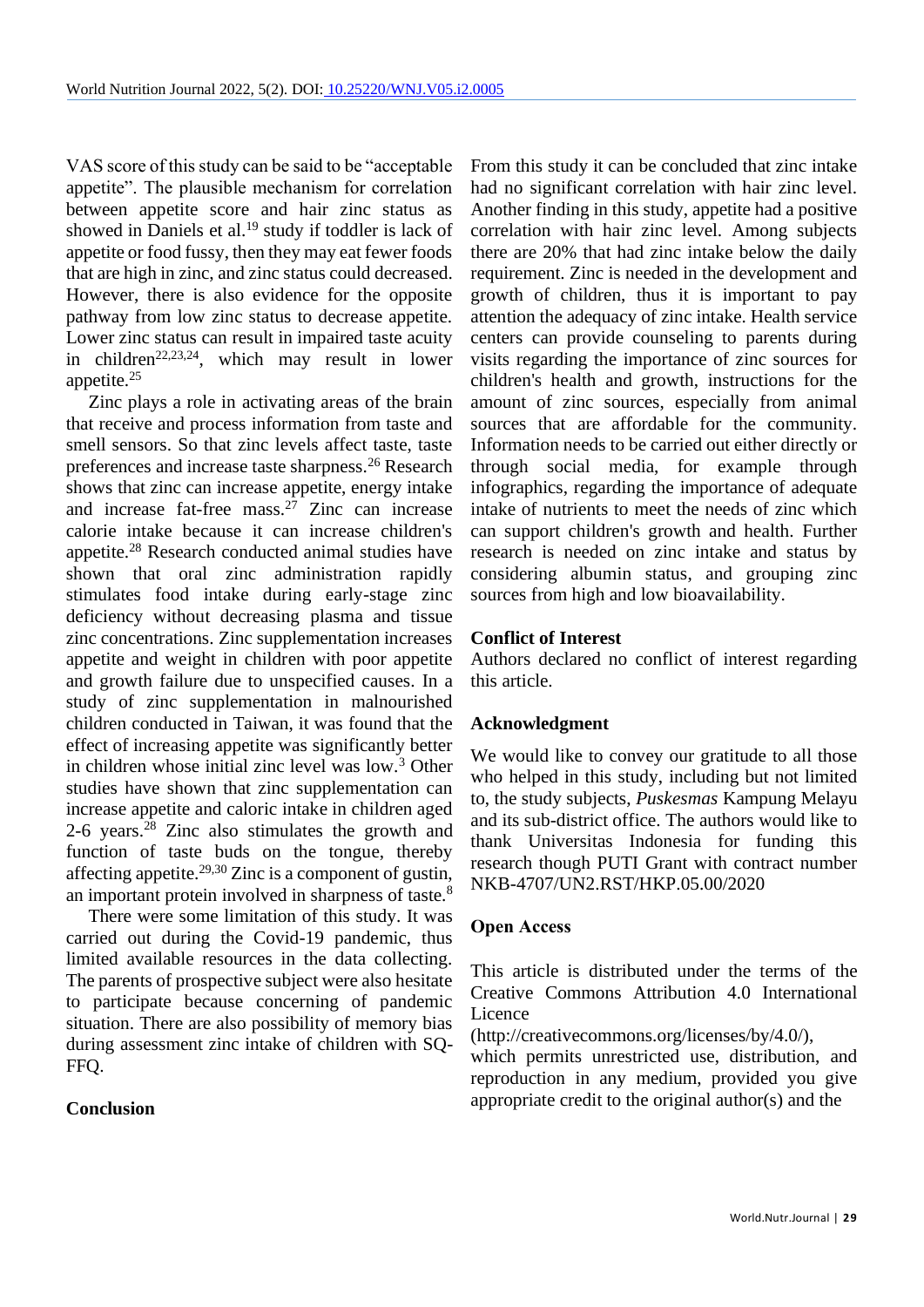source, provide a link to the Creative Commons license, and indicate if changes were made.

#### **References**

- 1. Nasar SS, Pulungan BA. Masalah makan pada anak. Makalah lengkap konggres nutririon growthdevelopment, continuing professional development IDAI, Jakarta; 2006, hal. 53-68
- 2. Dewi A. Gambaran asupan zat gizi mikro pada balita di Kota Semarang. *Journal of Nutrition and Health*. 2015; 3(2)
- 3. Chao HC, Chang YJ, Huang WL. Cut-off Serum Zinc Concentration Affecting the Appetite, Growth, and Nutrition Status of Undernourished Children Supplemented With Zinc. Nutrition in Clinical Practice published, American Society for Parenteral and Enteral Nutrition. Wiley Periodicals Inc. 2018;33(5):701-9
- 4. Caulfield LE, Black RE. Zinc deficiency. Diakses tanggal 6 Maret 2020 :www.who.int/publications/cra/ chapters/volume1/0257-0280pdf.
- 5. Gibson RS. Principle of Nutritional Assessment.Second edition.Oxford University Press. 2005: p.380.
- 6. Kemenkes. Peraturan Menteri Kesehatan Republik Indonesia nomor 28 tahun 2019 tentang angka kecukupan gizi yang dianjurkan untuk masyarakat Indonesia, 2019.
- 7. Deshpande JD, Joshi MM, Giri PA. Zinc: The Trace Element Of Major Importance In Human Nutrition And Health. *International Journal of Medical Science and Public Health*. Vol 2 Issue 1. 2013;1-4.
- 8. Stubbs RJ, Hughes DA, A, Johnstone M, Rowley E, Reid C, Elia M, Stratton R, Delargy H, King N, Blundell JE. The use of visual analogue scales to assess motivation to eat in human subjects: a review of their reliability and validity with an evaluation of new handheld computerized systems for temporal tracking of appetite ratings. *British Journal of Nutrition*. 2000, 84, p405
- 9. Allison DB, Baskin ML. Handbook of assessment methods for eating behaviours and weight-related problems. Second edition. SAGE publication. 2009, p454-6, 296-9
- 10. Alarcon PA, Lin LH, Noche M, Hernandez VC, Cimafranca L, Lam W, Comer GM. Effect of oral supplemental on catch-up growth in picky eaters. Clin Pediatr 2003;42:209–17.
- 11. Huynh DT, Estorninos E, Capeding RZ, Oliver JS, Low YL, Rosales FJ. Longitudinal growth and health outcomes in nutritionally at-risk children who received long-term nutritional intervention. J Hum Nutr Diet 2015;28:623–35.
- 12. Sundari E, Nuryanto. Hubungan Asupan Protein, Seng, Zat Besi, dan Riwayat Penyakit Infeksi dengan Z-Score

TB/U pada Balita, Journal of Nutrition College Volume 5, Nomor 4, 2016 : 520-529

- 13. Tee ES, Florentino R. Recommended Dietary Allowances (RDA) Harmonization in Southeast Asia. Monograph Series. Singapore: International Life Sciences Institute, Southeast Asia Region, 2005
- 14. Galetti V. Zinc Deficiency and Stunting. Pada: Preedy V., Patel V. (eds) Handbook of Famine, Starvation, and Nutrient Deprivation. Springer, Cham. 2018. https://doi.org/10.1007/978-3-319-40007-5\_93-1
- 15. Beinner MA, Menezes MADBC, da Silva JBB, de Amorim FR, Jansen AK, Lamounier JA. Plasma Zinc and Hair Zinc Levels, Anthropometric Status and Food Intake of Children in a Rural Area of Brazil, Revista de Nutricao, 2010
- 16. Siahaan DK. Hubungan Asupan Seng (Zn) dan Protein terhadap Kadar Seng (Zn) Rambut pada Anak Autis di Kota Medan, 2019. [http://repo.poltekkes](http://repo.poltekkes-medan.ac.id/xmlui/handle/123456789/1045)[medan.ac.id/xmlui/handle/123456789/1045](http://repo.poltekkes-medan.ac.id/xmlui/handle/123456789/1045)
- 17. Cousins RJ. Systemic transport of zinc. In: Mills CF, editor. Zinc in human biology. New York: Springer-Verlag; 1989. pp. 79–93. [Google Scholar] [Ref list]
- 18. Han TH, Lee J, Kim YJ. Hair Zinc Level Analysis and Correlative Micronutrients in Children Presenting with Malnutrition and Poor Growth. Pediatr Gastroenterol Hepatol Nutr. 2016;19(4):259-268. doi:10.5223/pghn.2016.19.4.259
- 19. Daniels L, Williams SM, Gibson RS, Taylor RW, Samman S, Heath AM. Modifiable "Predictors" of Zinc Status in Toddlers. Nutrients. 2018 Mar 5;10(3):306. doi: 10.3390/nu10030306. PMID: 29510562; PMCID: PMC5872724.
- 20. Jackson, M. J., Jones, D. A. Edwards, R.H.T. Tissue zinc levels as an index of body zinc status. Clin. Physiol.1982, 2:333–343.
- 21. El Sayed Ahmad Y, Nehme J, Moukarzel N. Comparison of Postoperative Pain and Appetite in Pediatric Patients Undergoing Monopolar Tonsillotomy and Cold Steel Tonsillectomy. Int J Otolaryngol. 2020;2020:8060971. Published 2020 May 18. doi:10.1155/2020/8060971
- 22. Cavan, K.R.; Gibson, R.S.; Grazioso, C.F.; Isalgue, A.M.; Ruz, M.; Solomons, N.W. Growth and Body Composition of Periurban Guatemalan Children in Relation to Zinc Status—A Cross-Sectional Study. Am. J.Clin. Nutr. 1993, 57, 334–343.
- 23. Buzina, R.; Jusi´c, M.; Sapunar, J.; Milanovi´c, N. Zinc nutrition and taste acuity in school children with impaired growth. Am. J. Clin. Nutr. 1980, 33, 2262– 2267.
- 24. Gibson, R.S.; Vanderkooy, P.; MacDonald, A.C.; Goldman, A.; Ryan, B.A.; Berry, M. A Growth-Limiting, Mild Zinc-Deficiency Syndrome in Some Southern Ontario Boys with Low Height Percentiles. Am. J. Clin. Nutr.1989, 49, 1266–1273.
- 25. Hambidge, K.M.; Hambidge, C.; Jacobs, M.; Baum, J.D. Low-Levels of Zinc in Hair, Anorexia, Poor Growth, and Hypogeusia in Children. Pediatr. Res. 1972, 6, 868–874.